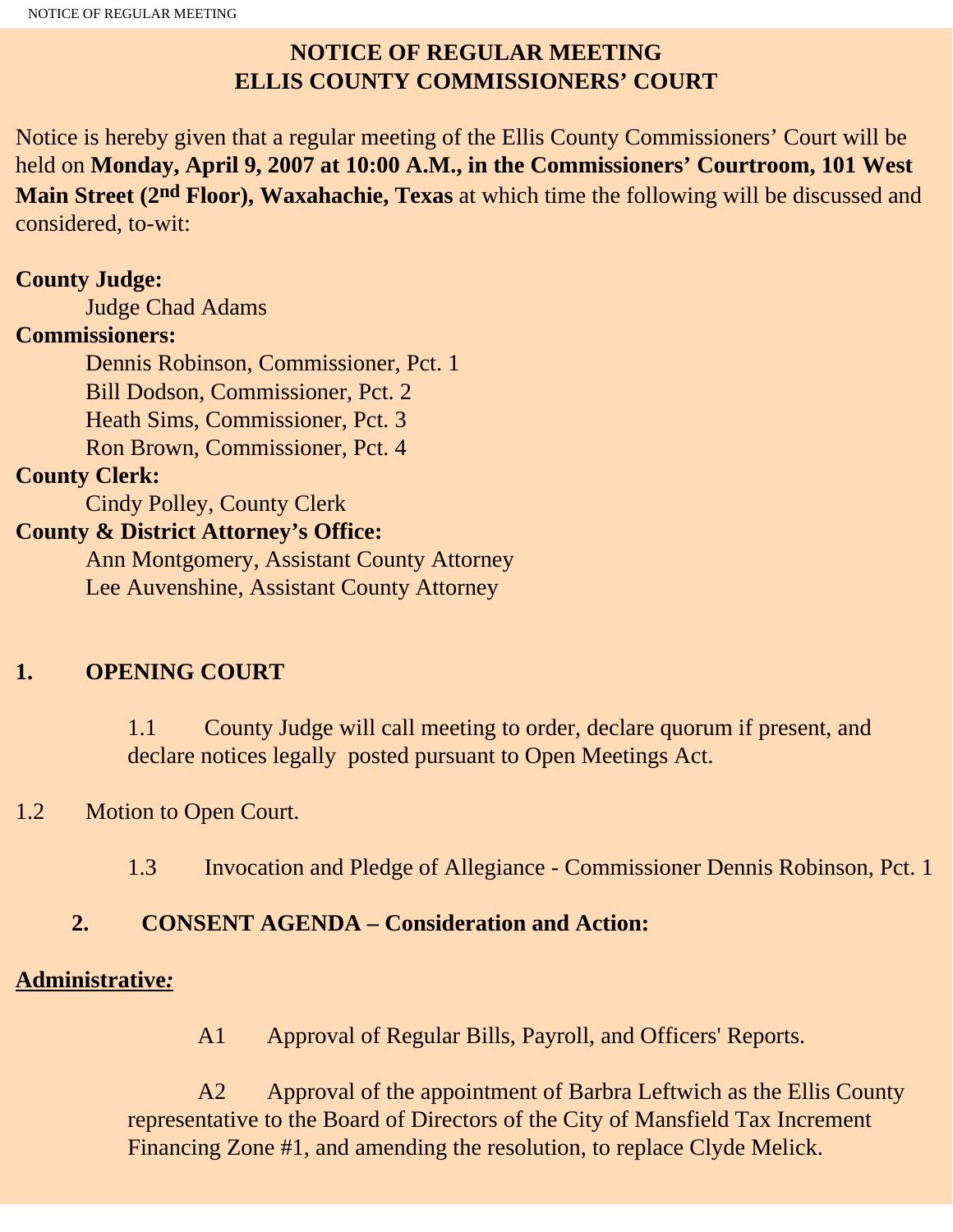A3 Approval of the Bond Continuation Certificate for Ellis County Constable Precinct 1, Ben Fry for the period of January 1, 2007 through December 31, 2007.

A4 Acceptance of the Certificate of Participation for Cindy Polley for the 35<sup>th</sup> Annual County and District Clerks' Continuing Education Seminar, presented by the V. G. Young Institute of County Government.

#### **Financial:**

F1 From 5-001-0035-0502 Salaries, 5-001-0035-0553 Social Security, 5-001- 0035-0554 Retirement to 5-001-0030-0502 Salary, 5-001-0030-0553 Social Security, 5-001-0030-0554 Retirement – Mike Navarro, County Auditor

F2 From 3-010-0000-0302 Fund Balance to 5-010-0652-0926 Debt Service – Bill Dodson, Commissioner, Pct. 2

F3 From 5-001-0502-0802 Equipment to 5-001-0520-0801 Supplies – Jackie Miller, Jr, JP Pct. 3

F4 From 5-001-0370-0873 Maintenance to 5-001-0370-0502 Salaries – John Bridges, Tax Office

F5 From 5-001-0140-0558 Contingency to 5-001-0030-0502 Salaries, 5-001- 0030-0553 Social Security, 5-001-0030-0554 Retirement – Mike Navarro, Ellis County Auditor

# **3. ADMINISTRATIVE**

 3.1 Consideration and action to approve a proclamation recognizing Department of Public Safety Trooper Rick Smith for receiving the 2006 Law Enforcement Officer of the Year award from the National Rifle Association. Chad Adams, County Judge

 3.2 Consideration and action as necessary to execute a Cooperative Agreement for Additional Law Enforcement Services at Lake Bardwell, Texas, with the U. S. Army Corps of Engineers.

Captain Dennis Brearley, Sheriff's Office

 3.3 Consideration and action to adopt an Order authorizing certain Sheriff's Department vehicles to be exempt from the inscription requirement in the Transportation Code and to appoint Sheriff Ray Stewart, Chief Deputy Charles Sullins, Captain Dennis Brearley, or Captain Danny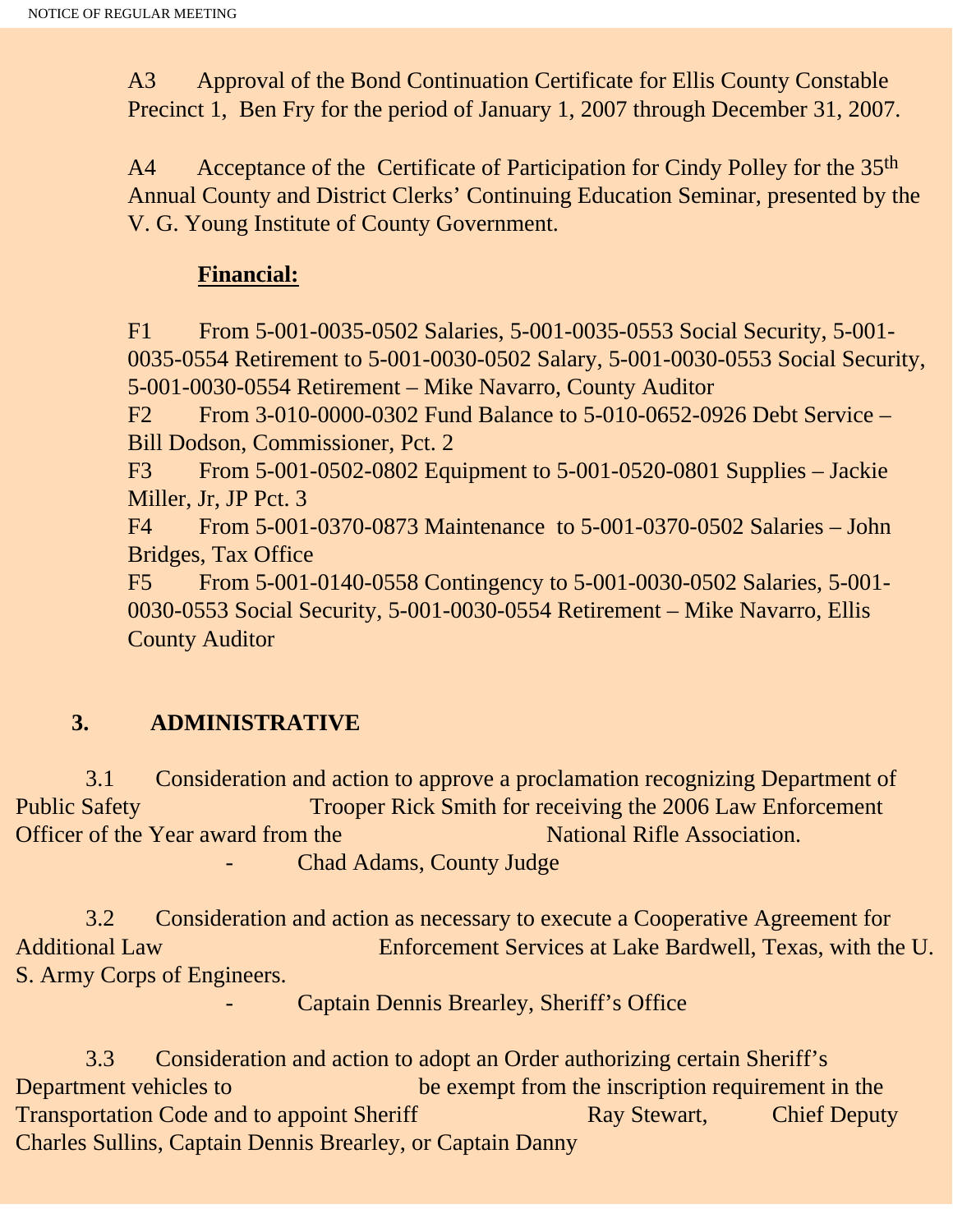NOTICE OF REGULAR MEETING

Williams representatives to obtain regular license plates to be used on those exempt vehicles. Captain Dennis Brearley, Sheriff's Office 3.4 Consideration and action to accept the resignation of Vicki Cearnal from Palmer ESD #9, effective March 31, 2007. - Holly Davis, Special Projects Director 3.5 Consideration and action to accept the appointment of Marvin Rhoades to serve on the board of Palmer ESD #9, effective immediately, through December 31, 2008. - Holly Davis, Special Projects Director 3.6 Consideration and action to approve the Presiding Judges and Alternate Judges for the May 12, 2007 elections Jane Anderson, Elections Administrator 3.7 Consideration and action to approve the number of clerks the Presiding Judge may hire for the May 12, 2007 elections. Jane Anderson, Elections Administrator 3.8 Consideration and action to approve joint election contracts for election services with the City of Garrett. Elections Administrator and contracting entity will sign contract with approval of County Attorney's Office. Jane Anderson, Elections Administrator 3.9 Consideration and action to approve a joint election contracts for election services with Ellis County Emergency Service District #6. Elections Administrator and contracting entity sign contract with approval of County Attorney's Office. Jane Anderson, Elections Administrator 3.10 Discussion only concerning a response to the Texas Commission on Environmental Quality (TCEQ) as it relates to Priority Groundwater Management Area (PGMA) and Groundwater Conservation Districts (GCD). - Holly Davis, Special Projects Director

 3.11 Consideration and action to appoint a Citizens Oversight Committee that would assist in the oversight of the construction of facilities. This is contingent upon the passage of the \$53.875 million bond on May 12, 2007. Heath Sims, Commissioner, Pct. 3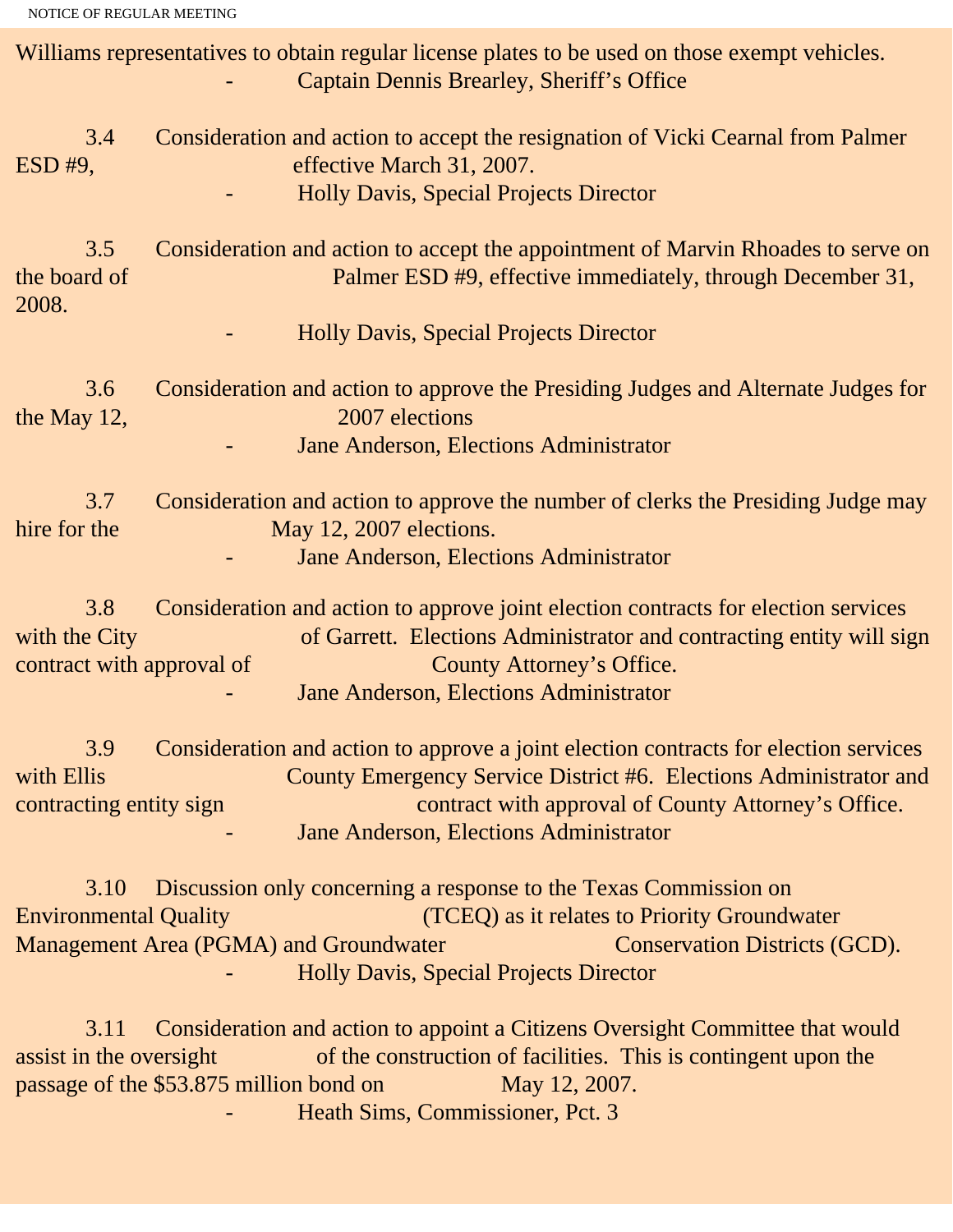3.12 Discussion and update abut the condition of county roads and bridges following recent rain storms -Heath Sims, Commissioner, Pct. 3

# **4. PURCHASING Consideration and action regarding the following presented by Richard Denniston, Purchasing Agent:**

4.1 To award the fid to John Wright Associates for nine (9) each Panasonic Toughbook PC's for the Sheriff Department vehicles at a total cost of \$48,743.84.

 4.2 To award the bid for Steel Beams to O'Neal Steel for the period of 4/1/07 through 3/31/08.

 4.3 To award the bid for Washed Pea Gravel to Trinity Materials for the period of 4/1/07 through 3/31/08.

 4.4 To award the bid for Limestone Flex Base to Trinity Materials for the period of 4/1/07 through 3/31/08.

## **5. DEPARTMENT OF COUNTY DEVELOPMENT Consideration and action regarding the following presented by Delton Ake, Director Department of Development:**

 5.1 Replat – La Vista Estates, Phase Two, Block D, Lots 12 and 13, Tony Martin, Pct. 4.

5.2 Replat – Dunnahue Settlement, Lot 1, Carolyn Rojas, Pct. 4.

5.3 Preliminary plat – Tree Hill Estates, 14 lots, Ivan Brigman, Pct. 3.

 5.4 To grant a variance from County of Ellis County Rules, Regulations and Specifications for Subdivisions and Manufactured Homes as it relates to road frontage requirement of 150' per lot. Shannon Daniel requests a lot with 108' of frontage, Brigman Road, Pct. 3.

# **6. RECESS TO CONVENE TO EXECUTIVE SESSION**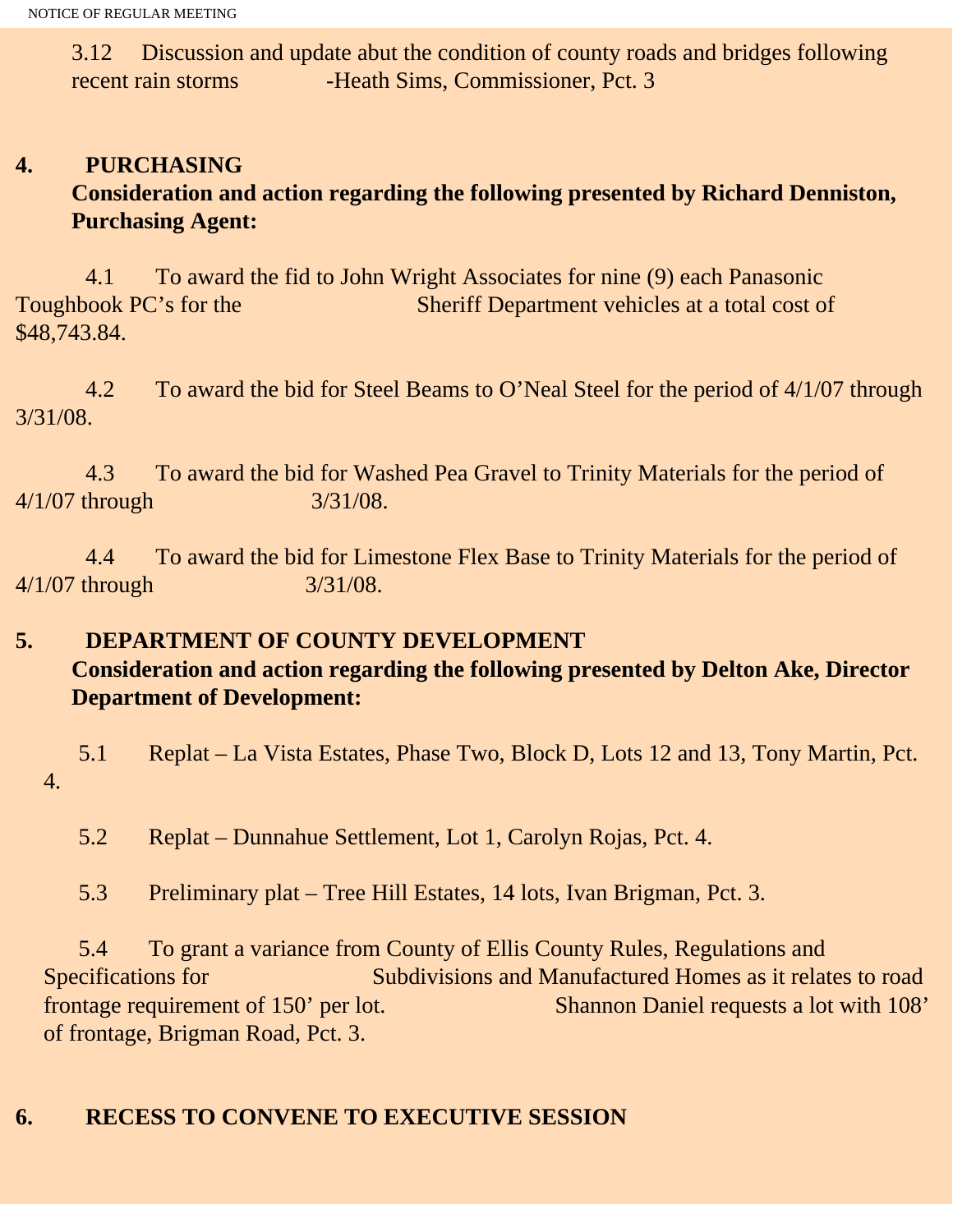NOTICE OF REGULAR MEETING

#### **7. EXECUTIVE SESSION**

"The Commissioners' Court of Ellis County reserves the right to adjourn into **Executive Session** at any time during the course of this meeting to discuss any of the matters listed in this agenda, in the order deemed appropriate, as authorized by Texas Government Code §551.074**,** or to seek the advice of its attorney and/or other attorneys representing Ellis County on any matter in which the duty of the attorney to the Commissioners' Court under the Texas Disciplinary Rules of Professional Conduct of the State Bar of Texas clearly conflicts with Texas Government Code Chapter 551 or as otherwise may be permitted under §551.074."

## **8. ADJOURNMENT OF EXECUTIVE SESSION**

## **9. ADJOURNMENT**

Signed this the 5th day of April, 2007.

 $\overline{\phantom{a}}$  , and the set of the set of the set of the set of the set of the set of the set of the set of the set of the set of the set of the set of the set of the set of the set of the set of the set of the set of the s

Chad Adams Ellis County Judge

I, the undersigned, County Clerk of the Ellis County Commissioners Court do hereby certify that the above Notice of Regular Meeting of the Ellis County Commissioners Court is a true and correct copy of said Notice, that I received said Notice, and it was posted at the doors of the Ellis County Courthouse, a place readily accessible to the general public at all times on the 5th day of April, 2007, at \_\_\_\_\_\_\_\_\_\_\_\_ a.m./p.m.

Cindy Polley, County Clerk

 $\mathbf{B} \mathbf{y}$ 

 The Commissioners Court reserves the right to consider and take action on the above agenda items in any particular order.

 Anyone wishing to address the Commissioners Court concerning a posted agenda item must make a formal request by presenting a "Participation Form" to the County Clerk at least 10 minutes prior to the beginning of the meeting.

If you or your representative, have a disability that requires special arrangements and you plan to attend